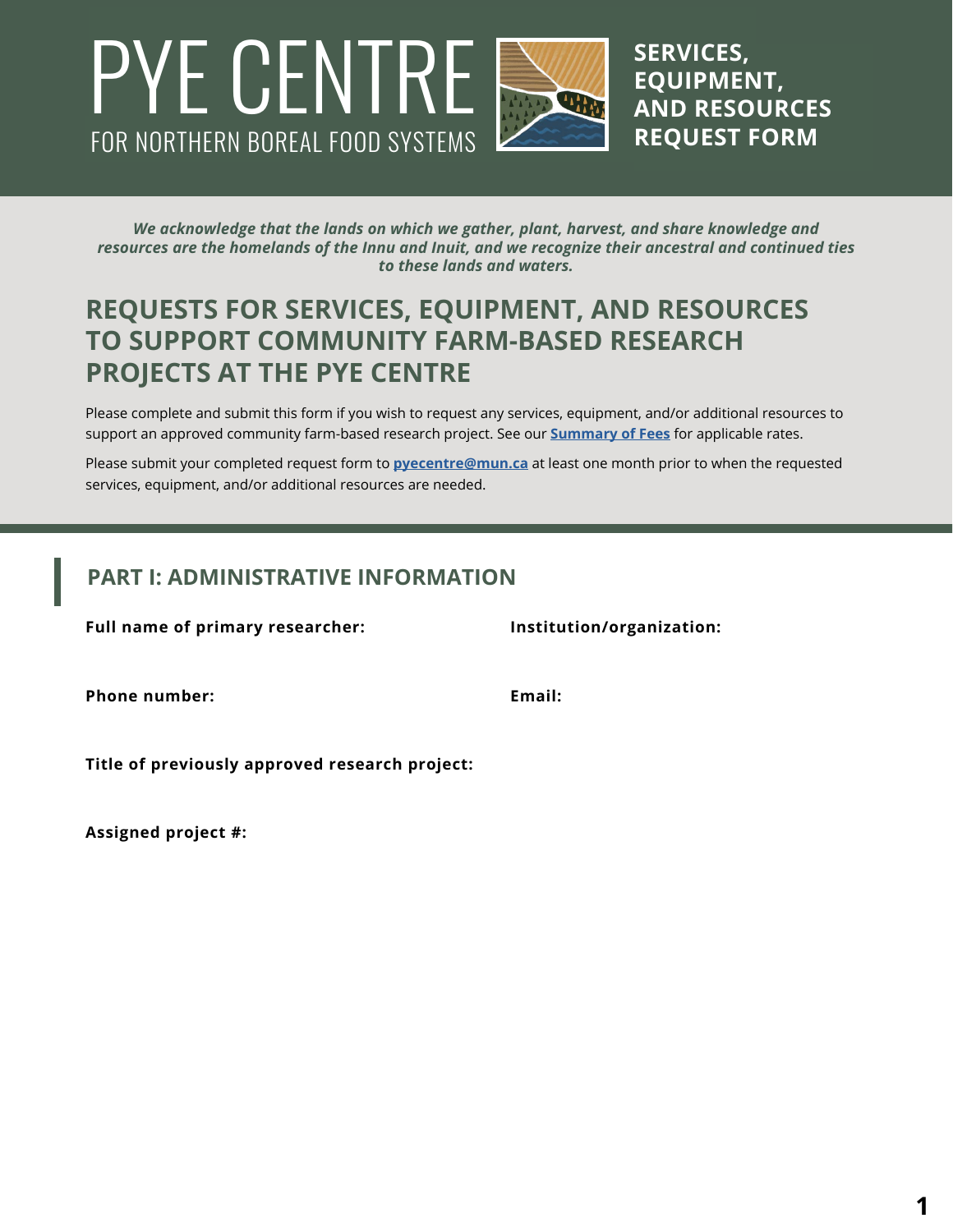

#### **PART II: REQUESTED SERVICES**

**Please indicate and describe the services you would like to request to support your research project** *(Check all that apply)***:**



#### **Field preparation and/or maintenance**

*Description (e.g. specific tasks, timing, frequency, etc.):*

*Description (e.g. specific tasks, timing, frequency, etc.):*

**Planting, irrigating, harvesting, and/or processing crops**



**Assistance with data collection and/or operating data collection equipment**

*Description (e.g. specific tasks, timing, frequency, etc.):*



**Other**

*Description:*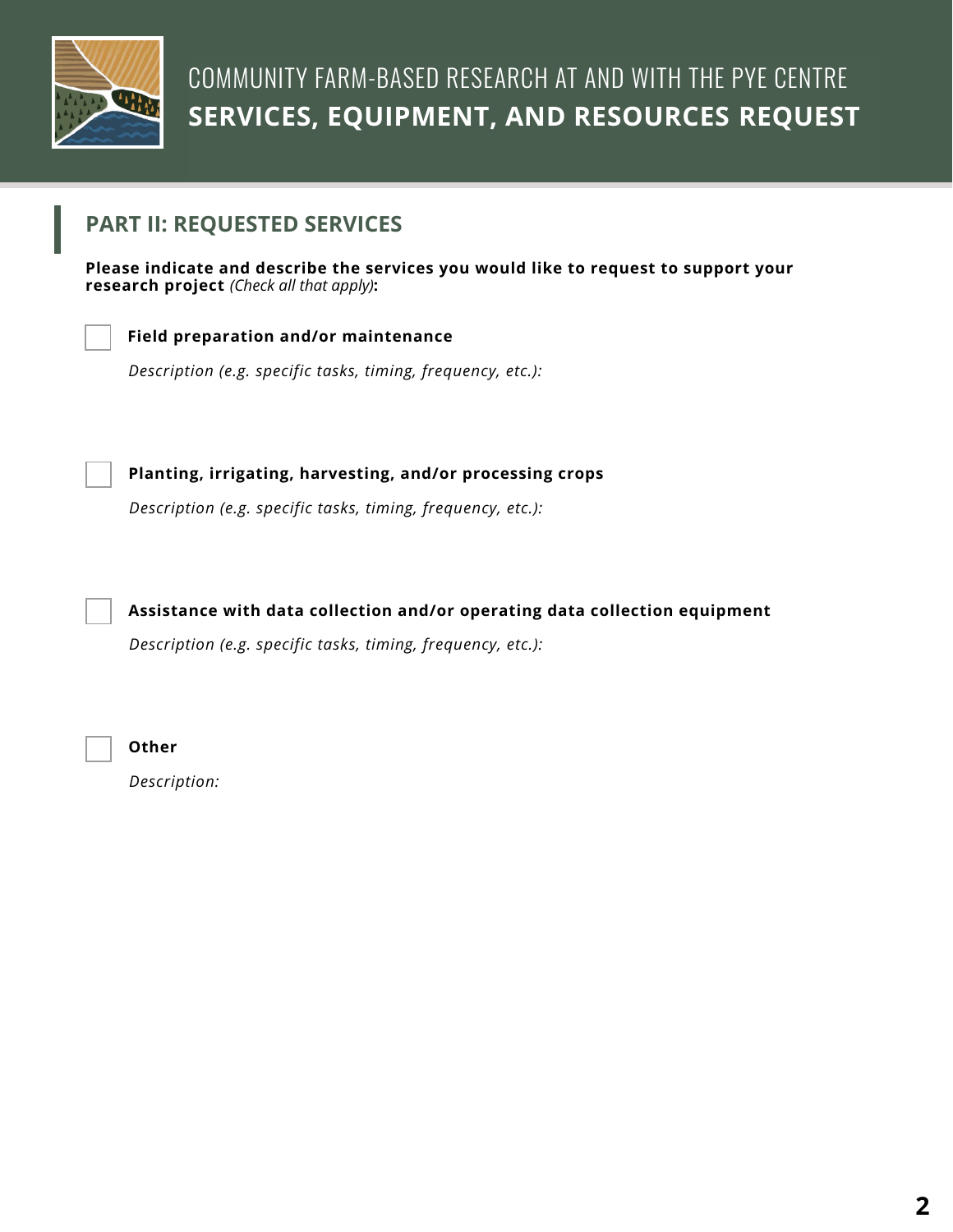

## **PART II: REQUESTED EQUIPMENT**

**Please indicate the equipment you would like to request to support your research project:**  *(Check all that apply)***:**

| Tractor (Kubota 5100 50 HP; includes bucket and fork attachments) |
|-------------------------------------------------------------------|
| Raised bed mulch layer (2550 Series 2)                            |
| Kuhn power harrow                                                 |
| Discer (Landpride; 8ft)                                           |
| Hay rake                                                          |
| Hay tedder                                                        |
| Hay baler                                                         |
| Post hole digger                                                  |
| Cone fertilizer spreader                                          |
| Organic fertilizer spreader                                       |
| Rain Flo transplant setter                                        |
| Strawberry wheels                                                 |
| 2-blade multivator (between-row tiller)                           |
| Roto tiller (Nardi F125)                                          |
| Potato digger (single row Keiverniland)                           |
| Other                                                             |
|                                                                   |

**For how long will you need the equipment you've requested?**  *(Please provide an estimate of the number of hours and/or days)*

#### **When will you need this equipment?**

*(Please indicate your preferred start and end dates for the rental period)*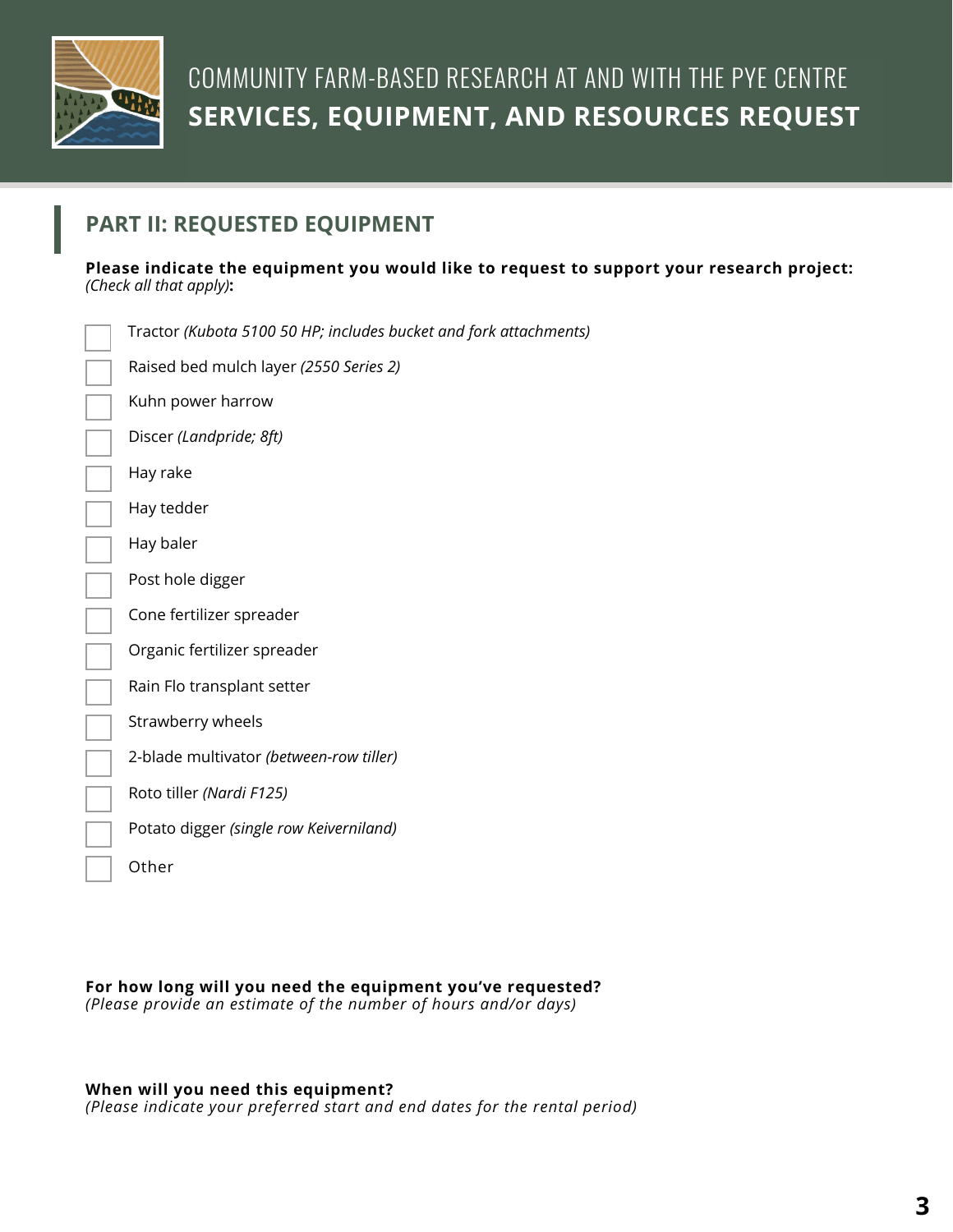

### **PART III: ADDITIONAL RESOURCE REQUESTS**

**Please indicate the additional resources you would like to request to support your research project** *(Check all that apply)***:**

Small tool storage

Storage for fertilizer, seeds, and other inputs

Processing space

Irrigation pond

Irrigation/fertilizer pump

**Other** *Please specify:*

**For how long will you need the resources you've requested?**  *(Please provide an estimate of the number of hours and/or days)*

#### **When will you need these resources?**

*(Please indicate your preferred start and end dates)*